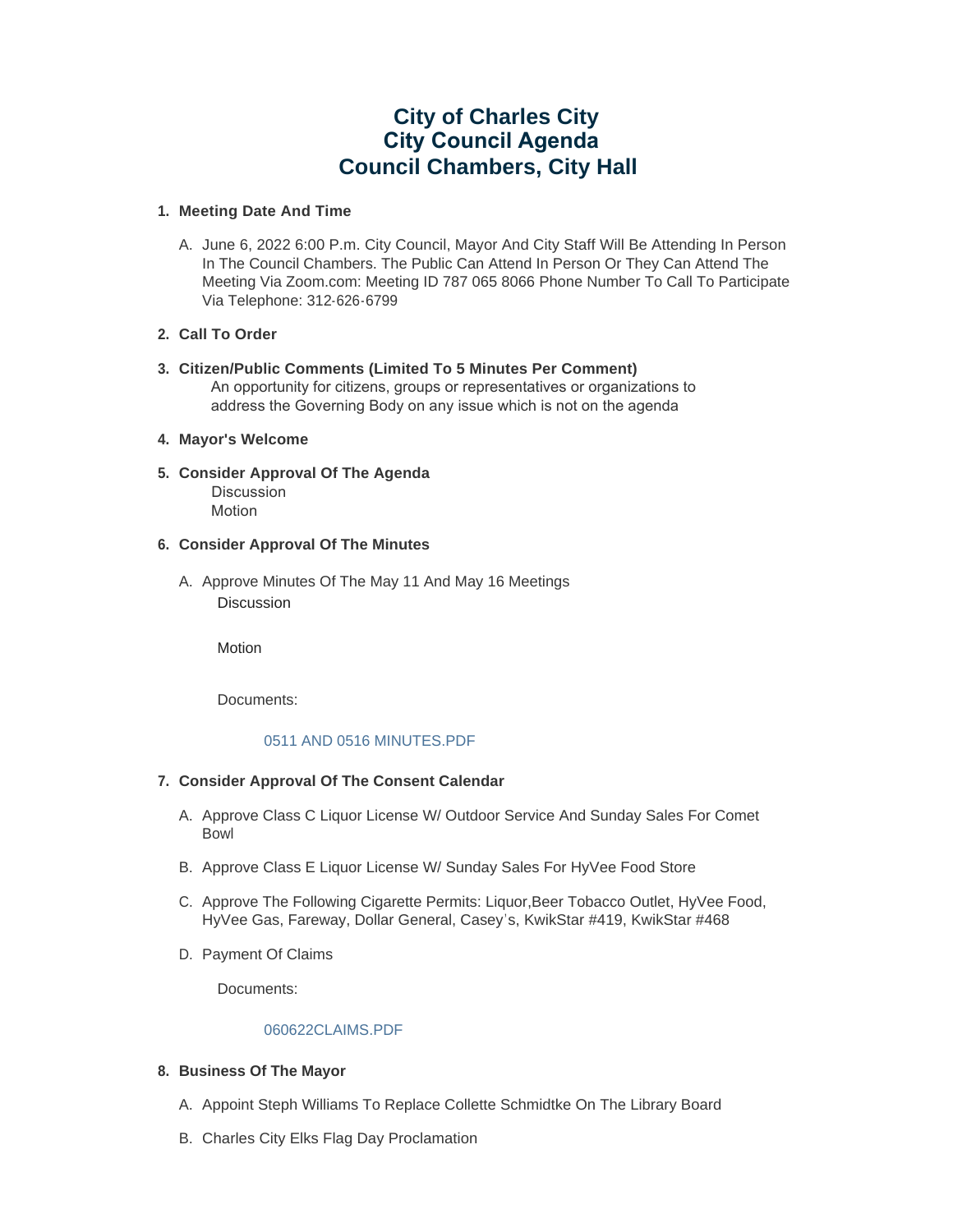Documents:

# [FLAG DAY PROCLAMATION.PDF](https://www.cityofcharlescity.org/AgendaCenter/ViewFile/Item/6495?fileID=4203)

- **Petitions, Public Hearings, Communications, Awards And Requests 9.**
	- A. Request For Street Closures For Party In The Park Events Discussion

Motion

Documents:

#### 2022 PIP STREET CLOSURES PDF

B. Request For Street Closures, Parade Permit And Use Of Golf Carts For 4th Of July **Events** 

Discussion

Motion

Documents:

# [4TH OF JULY REQUESTS.PDF](https://www.cityofcharlescity.org/AgendaCenter/ViewFile/Item/6497?fileID=4205)

#### **Ordinances And Resolutions 10.**

A. Consider Resolution 70-22 Approving Facade Application For 413 N. Main St. **Discussion** 

Motion

Documents:

#### [10A FACADE APPLICATION.PDF](https://www.cityofcharlescity.org/AgendaCenter/ViewFile/Item/6498?fileID=4206)

B. Consider Resolution 71-22 Authorizing And Approving A Loan Agreement And Providing For The Issuance Of A \$300,433 General Obligation Corporate Purpose Note **Discussion** 

**Motion** 

Documents:

#### [AIS 10B ONE DAY BORROW.PDF](https://www.cityofcharlescity.org/AgendaCenter/ViewFile/Item/6499?fileID=4209)

C. Consider First Reading Of Ordinance 1160 Changing Driveway Regulations **Discussion** 

Motion

Documents: